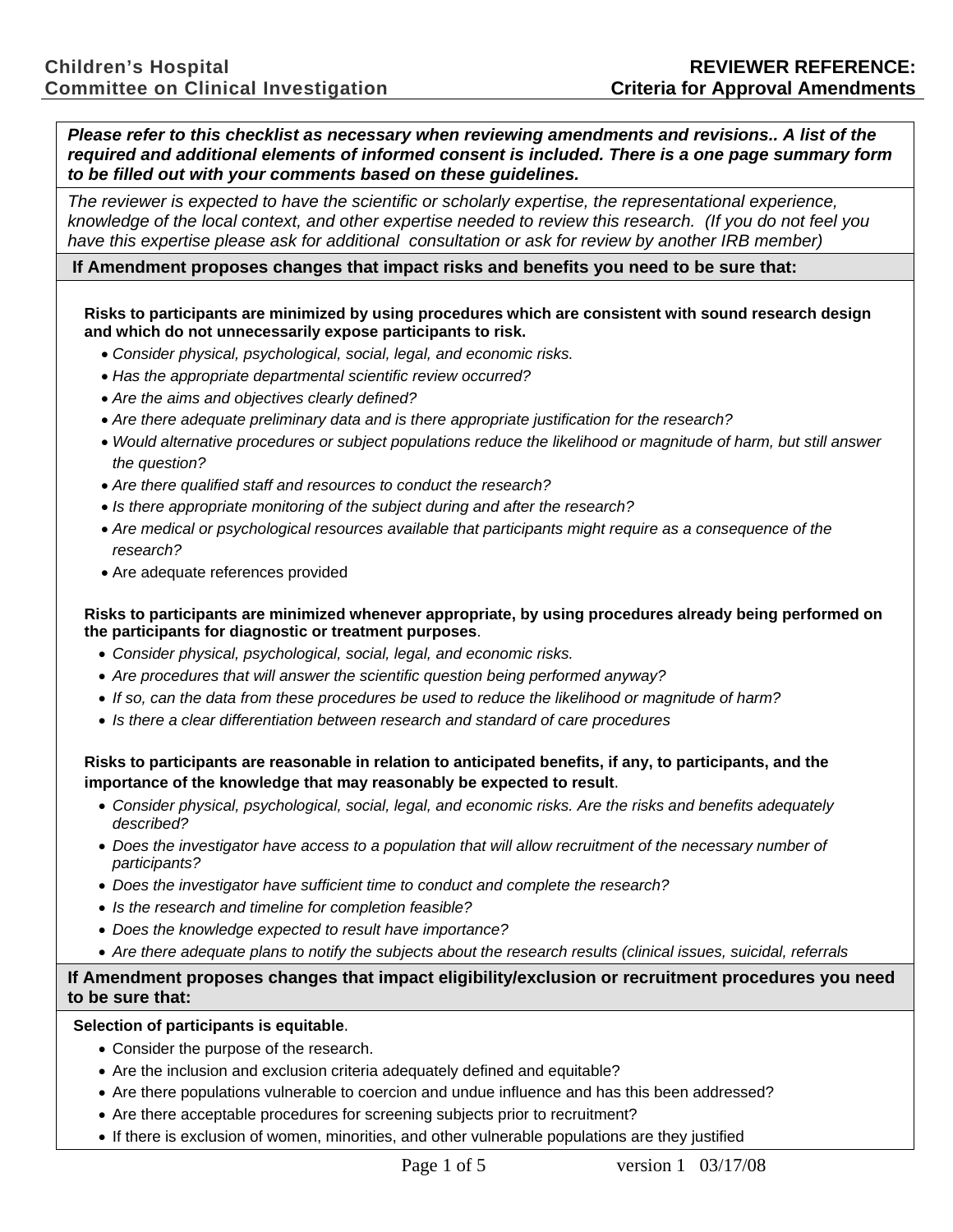#### **Recruitment procedures are appropriate**

- Are the setting, location and timing of recruitment appropriate for the research being conducted?
- Are recruitment methods well defined and appropriate for the population?
- Are all recruitment materials non coercive, and easily understood

## **If Amendment proposes changes that impact how the research and data are collected , analyzed or monitored you need to be sure that:**

## **The research plan makes adequate provision for monitoring the data collected to ensure the safety of participants.** *(Not applicable if the research involves no more than minimal risk.)*

- *Does the protocol adequately specify: Who will monitor the data? What data will be monitored? How frequently will data be monitored? What analyses will be performed on the data? What decision rules (e.g., stopping rules) will be considered?*
- *Is there a plan to promptly detect unexpected harms or an increase in frequency or severity of harms?*
- *Is there an adequate plan to stop the protocol if benefits are proven to outweigh harms or harms are proven to outweigh benefits*

## **If Amendment proposes changes that impact respect for privacy and maintenance of confidentiality you need to be sure that:**

## **There are adequate provisions to protect the privacy of participants**.

- *Will participants have an expectation of privacy?*
- *Will participants think that the information sought is by the investigator is appropriate?*
- *Will participants be comfortable in the research setting?*
- *Are there adequate provisions to consider and assure the privacy of the subject*?

#### **There are adequate provisions to maintain the confidentiality of the data**.

- Will confidentiality be pledged?
- Are there adequate provisions to protect the confidentiality of the data?
- Are there legal/ethical requirements to breach confidentiality and is this well described and addressed?
- Will data release cause risk of harm?
- Are appropriate techniques being used to protect confidentiality (storage, coding, use of identifiers)
- Does the protocol and consent specify where the data and consent form will be stored?

#### **Other considerations**

**If this is multi-site research, is the management of information that might be relevant to the protection of subjects still adequate** 

**If Amendment proposes changes that impact involvement of vulnerable subjects you need to be sure that:** 

- **Additional safeguards have been included in the study to protect the rights and welfare of participants likely to be vulnerable to coercion or undue influence.**
- **If the research/amendment involves pregnant women, fetuses, please review the** *Research Involving Pregnant Women and Fetuses* **OR** *Research Involving Neonates* **checklist.**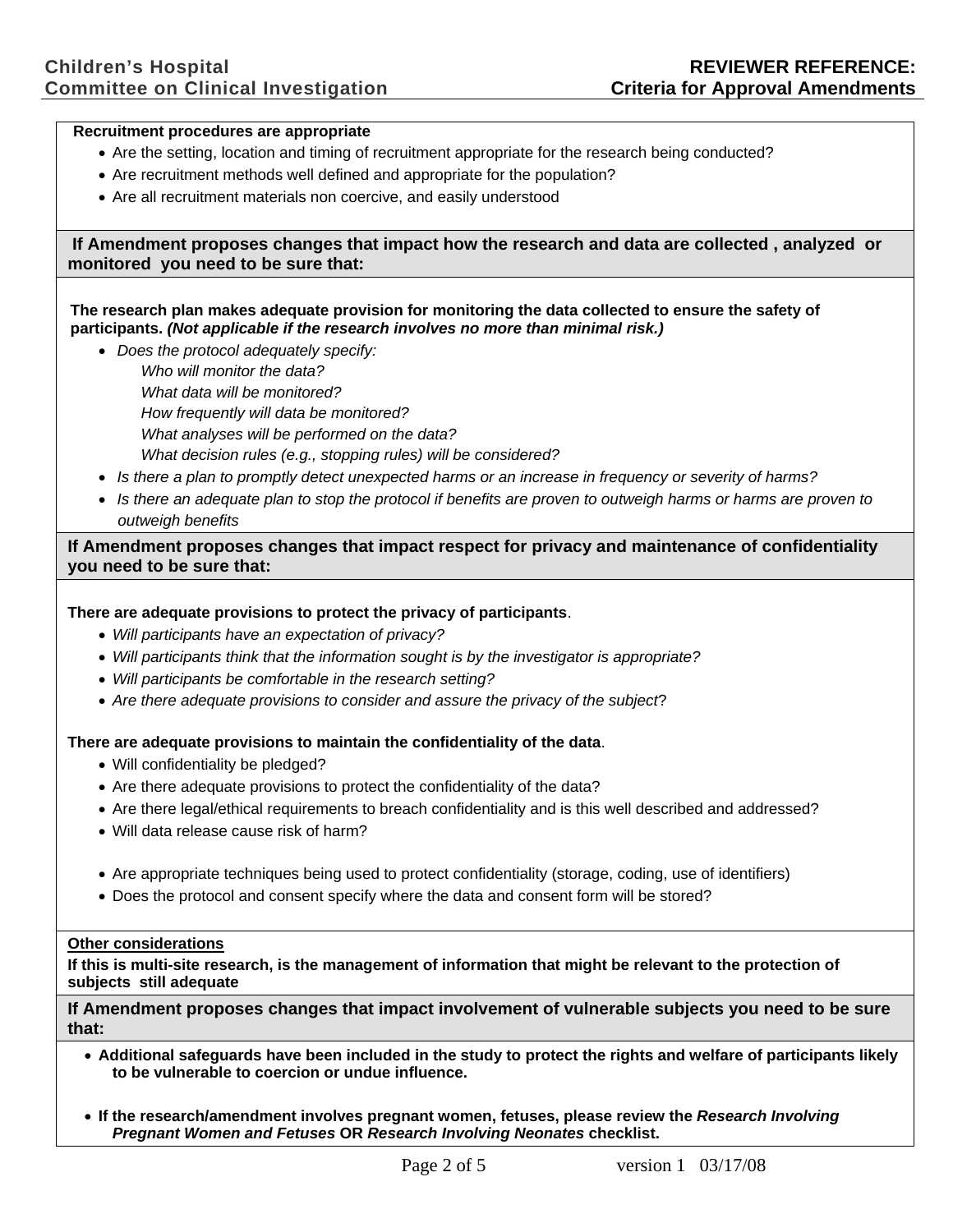- **If the amendment/research involves prisoners review Research** *Involving Prisoners* **checklist.**
- **If the amendment/ research involves children review section of new protocol reviewer worksheet that addresses determinations** *for Children***.**
- **If the research involves other vulnerable populations, please make sure additional safeguards remain appropriate**.

## **If the Amendment proposes changes that impact informed consent you need to be sure that:**

**The investigator will obtain the legally effective informed consent of the participant or the participant's legally authorized representative**.

- *Has the investigator indicated whether consent will be obtained from the participant, from a legally authorized representative, or both?*
- *Are steps taken to help the participants or representatives understand the facts?*
- *Are adequate steps taken to help the participants or representatives understand the research and associated ramifications?*
- *Does the investigator adequately address how he/she will determine that a subject understands the research prior to providing consent/assent?*

**The circumstances of consent provide the prospective participant or the representative sufficient opportunity to consider whether or not to participate**.

- *Is adequate time devoted to the consent discussion and decision making process?*
- *Do the circumstances of consent minimize the possibility of coercion or undue influence?*
- *Have all issues regarding the capacity to make a decision been addressed*

**The circumstances of consent minimize the possibility of coercion or undue influence**.

- *Are consent procedures well defined?*
- *Are there excessive motivating factors?*
- *Are the timing, location and setting of obtaining consent acceptable?*
- *Are payment arrangements acceptable?*
- *Will parents and children be compensated and if so is the amount fair and distributed appropriately between parent and child?*
- *If study procedures are not complete or a subject withdraws is there any pro-rating of compensation*?
- *Are there plans so families avoid out of pocket expenses in order to participate*

**The information that will be given to the participant or the representative will be in language understandable to the participant or the representative**.

- *What language do the participants or representatives speak?*
- *Can the research team communicate in understandable language to the participants or representatives*?
- *Will written information be in the language understandable to the participants or representatives*

**No information will be provided to the participant or the representative that waives or appears to waive any of the participant's legal rights, or that releases or appears to release the investigator, the sponsor, the institution, or its agents from liability for negligence.** 

**All required and appropriate additional disclosures will be provided to the participant or the participant's Representative.** 

**The consent document embodies the basic and appropriate additional elements of disclosure.** *(See Elements of Informed Consent Disclosure)*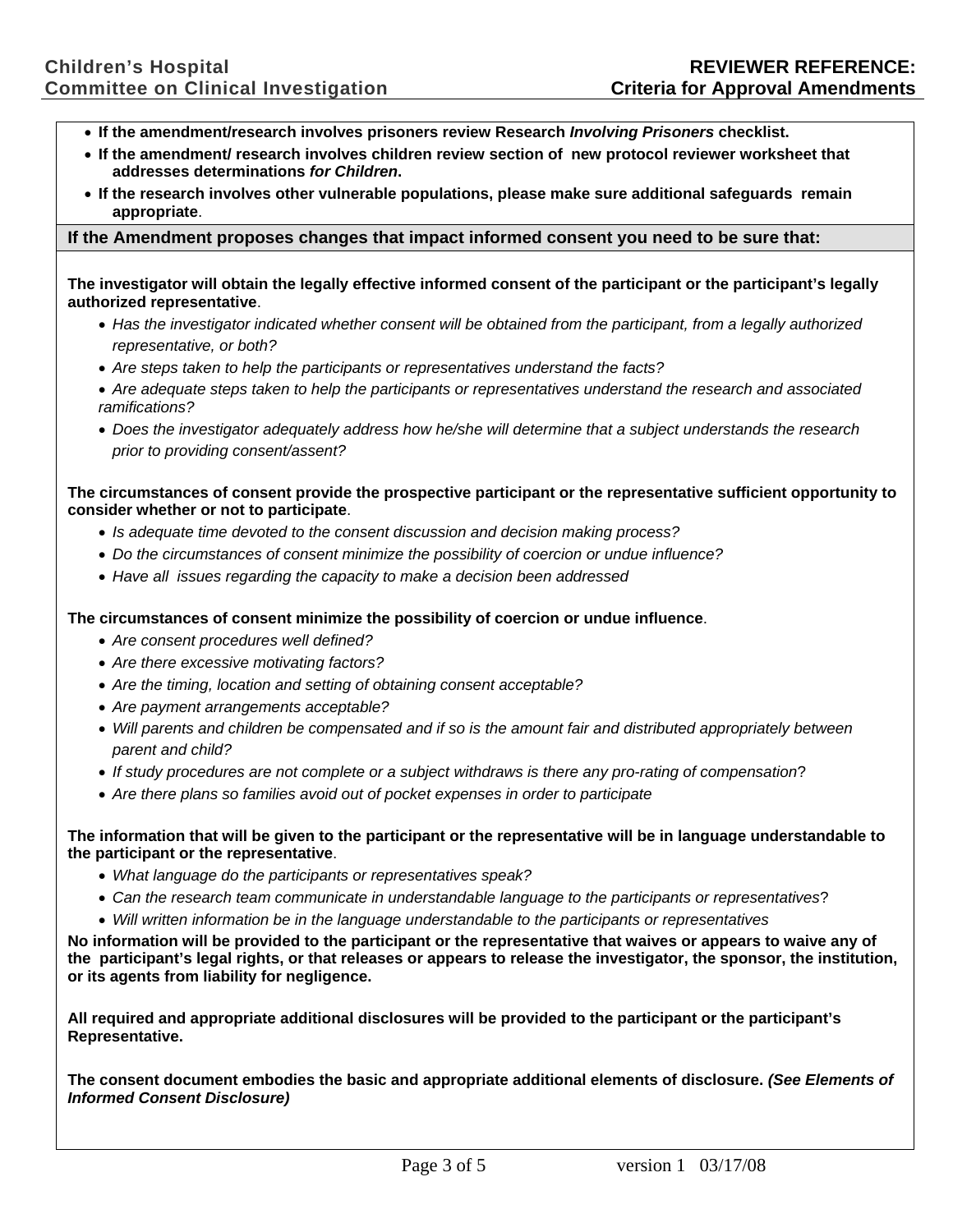**The participant or the participant's legally authorized representative will sign (and date for FDA-regulated research) the consent document. A copy of the consent document will be given to the person signing the consent document. The investigator will give either the participant or the representative adequate opportunity to read the consent document before it is signed If the Amendment proposes a new or changes a alteration or wavier of consent process:** One of the criteria must be met: The consent form would be the only record linking the subject with the research, and a potential risk would be a breach in confidentiality. In such case, each subject should be asked if they want documentation and their wishes would govern (**cannot apply to FDA regulated research)** or • Study is no more than minimal risk of harm to subjects and involves no procedures for which written consent is normally required outside the research context. And the following apply to both sets of waiver criteria • If informed consent documentation is waived, consider whether subjects should be provided with a written statement regarding the research? • If written statement is required, is the statement appropriate and can it be approved? **If the Amendment involves a new or change in waiver of written documentation, the following criteria need to be met:** The research involves no more than minimal risk to the subjects • The waiver/alternation will not adversely affect the rights and welfare of the subjects • The research could not practicably be carried out without the waiver or alteration, and • When appropriate, the subject will be provided with pertinent information after participation. The research is not FDA-regulated. **If the Amendment involves a new or change to a short form of consent:**  • The consent document states that the elements of disclosure required by regulations had been presented orally to the participant or the participant's legally authorized representative. • A written summary embodies the basic and appropriate additional elements of disclosure. There will be a witness to the oral presentation. • For participants who do not speak English, the witness is conversant in both English and the language of the participant. • The participant or the participant's legally authorized representative will sign (and date for FDA-regulated research) the consent document. The witness will sign both the short form and a copy of the summary. The person actually obtaining consent will sign a copy of the summary. • A copy of the short form will be given to the participant or the representative • A copy of the summary will be given to the participant or the representative **Other considerations for amendments and revisions:**  • If information has arisen that might affect the willingness of participants to continue to take part in the research, will it be provided to those participants?